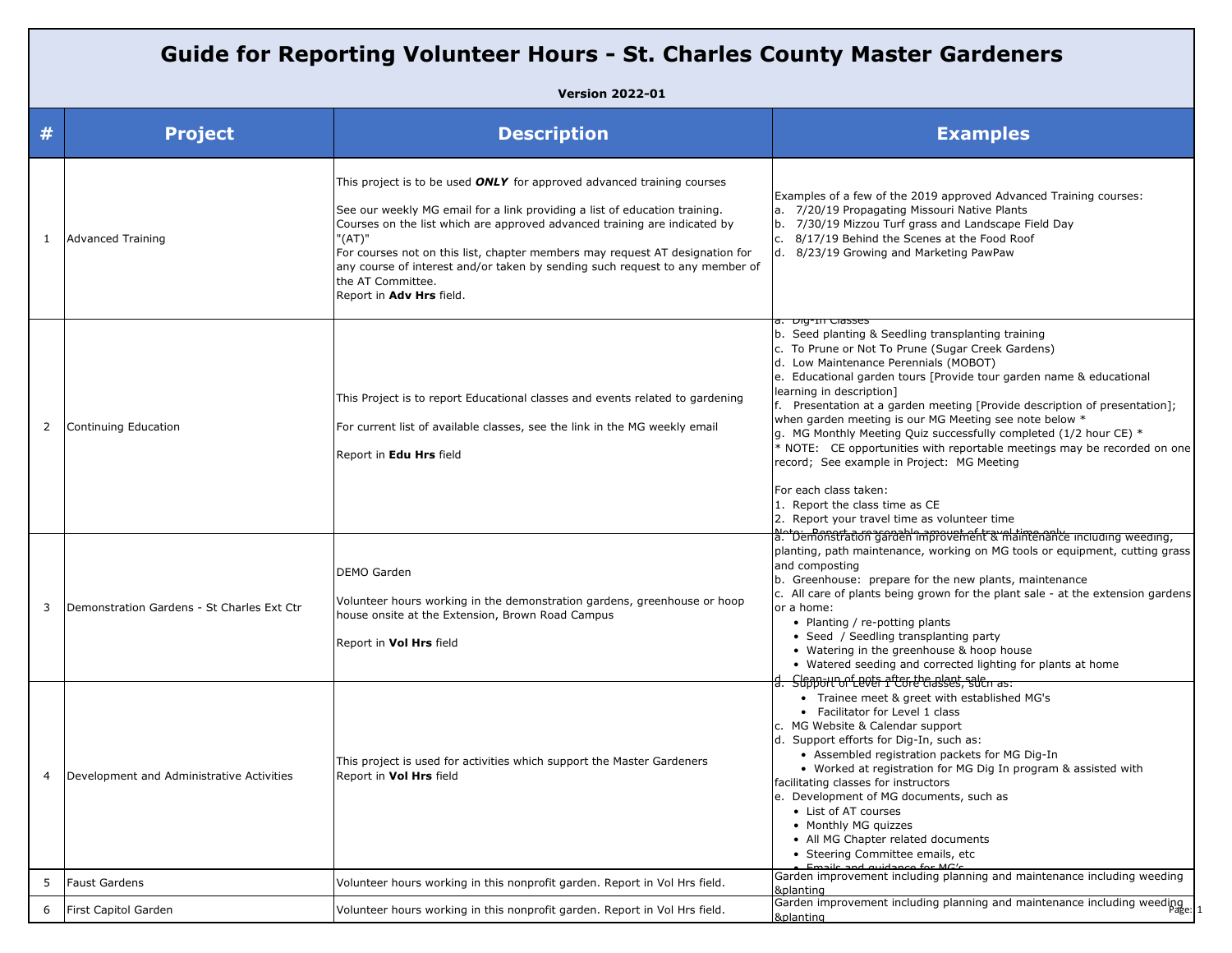| #              | <b>Project</b>                           | <b>Description</b>                                                                                                                                                                                                                                                                                                                                                                                                                                                                                          | <b>Examples</b>                                                                                                                                                                                                                                                                                                                                                                                                                                                                                                                                                                                                                                                                                                                                                                            |
|----------------|------------------------------------------|-------------------------------------------------------------------------------------------------------------------------------------------------------------------------------------------------------------------------------------------------------------------------------------------------------------------------------------------------------------------------------------------------------------------------------------------------------------------------------------------------------------|--------------------------------------------------------------------------------------------------------------------------------------------------------------------------------------------------------------------------------------------------------------------------------------------------------------------------------------------------------------------------------------------------------------------------------------------------------------------------------------------------------------------------------------------------------------------------------------------------------------------------------------------------------------------------------------------------------------------------------------------------------------------------------------------|
| $\overline{7}$ | <b>Forest ReLeaf</b>                     | Volunteer hours working in this nonprofit garden. Report in Vol Hrs field.                                                                                                                                                                                                                                                                                                                                                                                                                                  | Garden improvement including planning and maintenance including weeding<br>&planting                                                                                                                                                                                                                                                                                                                                                                                                                                                                                                                                                                                                                                                                                                       |
| 8              | Fundraising Activities (i.e. Plant Sale) | The project is used to report volunteer hours for the annual Plant Sale - for only<br>these days:<br>1. Day prior to plant sale for set-up<br>2. On the days of the Plant sale<br>3. Taking down the canopies after the plant sale<br>Report in Vol Hrs field                                                                                                                                                                                                                                               | Examples:<br>a. Day prior to plant sale for set-up<br>b. On the days of the Plant sale<br>c. Taking down the canopies after the plant sale                                                                                                                                                                                                                                                                                                                                                                                                                                                                                                                                                                                                                                                 |
| 9              | Garden Shows/Farmer's Markets            | This project is used for all volunteer time spent supporting our Master Gardener<br>chapter at Garden Shows/Farmer's Markets/Fairs/Other Booths. Report in Vol<br><b>Hrs</b> field                                                                                                                                                                                                                                                                                                                          | Local Farmers Markets where we have a booth to represent our MG Chapter.<br>Examples are:<br>a. Gardening Expo at Rolling Ridge Nursery in Webster Groves<br>b. St. Charles Farmer's Market<br>c. Lake St. Louis Farmer's Market                                                                                                                                                                                                                                                                                                                                                                                                                                                                                                                                                           |
| 10             | Gateway Greening                         | Volunteer hours working in this nonprofit garden. Report in Vol Hrs field.                                                                                                                                                                                                                                                                                                                                                                                                                                  | Garden improvement including planning and maintenance including weeding<br>&planting                                                                                                                                                                                                                                                                                                                                                                                                                                                                                                                                                                                                                                                                                                       |
| 11             | General Public Assistance/Consultation   | Use only for serious multifaceted projects. The sharing of research-based<br>information is key with multiple plans developed and provided<br>Report in <b>Vol Hrs</b> field                                                                                                                                                                                                                                                                                                                                | <b>Appropriate Examples:</b><br>a. Design a butterfly garden at a middle school. Site view, soil samples<br>takes, soil amendments suggested. After research, site plans are provided,<br>lists of nectar and host plants that are comfortable with sun provided and<br>with or without supplemental water<br>[b. Development of a church garden at [Provide Church name in description]<br><b>Not Appropriate Examples:</b><br>a. Instructing granddaughter on planting hostas                                                                                                                                                                                                                                                                                                            |
| 12             | Horticulture Answer Service              | This project is used for all volunteer efforts to support the Hortline, including<br>Hort-line desk and time to research questions<br>Report in <b>Vol Hrs</b> field                                                                                                                                                                                                                                                                                                                                        | a. Worked at the Hort-line desk<br>b. Research questions on the Hort-line                                                                                                                                                                                                                                                                                                                                                                                                                                                                                                                                                                                                                                                                                                                  |
| 13             | Immanuel Lutheran Church                 | Volunteer hours working in this nonprofit garden. Report in Vol Hrs field.                                                                                                                                                                                                                                                                                                                                                                                                                                  | Garden improvement including planning and maintenance including weeding<br>&planting                                                                                                                                                                                                                                                                                                                                                                                                                                                                                                                                                                                                                                                                                                       |
| 14             | Jefferson Barracks                       | Volunteer hours working in this nonprofit garden. Report in Vol Hrs field.                                                                                                                                                                                                                                                                                                                                                                                                                                  | Garden improvement including planning and maintenance including weeding<br>&planting                                                                                                                                                                                                                                                                                                                                                                                                                                                                                                                                                                                                                                                                                                       |
| 15             | Keiner Plaza                             | Volunteer hours working in this nonprofit garden. Report in Vol Hrs field.                                                                                                                                                                                                                                                                                                                                                                                                                                  | Garden improvement including planning and maintenance including weeding<br>&planting                                                                                                                                                                                                                                                                                                                                                                                                                                                                                                                                                                                                                                                                                                       |
| 16             | Kirkwood Community Gardens               | Volunteer hours working in this nonprofit garden. Report in Vol Hrs field.                                                                                                                                                                                                                                                                                                                                                                                                                                  | Garden improvement including planning and maintenance including weeding<br>&planting                                                                                                                                                                                                                                                                                                                                                                                                                                                                                                                                                                                                                                                                                                       |
| 17             | Master Gardener Meetings                 | This Project category covers ALL Master Gardener meetings which are in support<br>our chapter and those activities supported by the St. Charles County Master<br>Gardener program<br>For meetings with education, you may combine both vol & edu time on the same<br>record:<br>* Enter Meeting & travel time in Vol Hrs; If Education (including quiz) with<br>meeting<br>* Enter the education time in Edu Hours. Each successfully completed quiz<br>available at MG Monthly meetings $= 1/2$ hr Edu Hrs | <b>Appropriate Examples:</b><br>a. The monthly Master Gardener meetings<br>CE hours & MG Meeting hours may be reported on one record<br>• Use Project Master Gardener Meetings<br>• Record speaker & quiz as CE Hours<br>• Record remaining time as Vol Hours<br>b. Steering Committee meetings<br>c. Meetings about Demonstration garden, such as<br>• Herb meeting with herb garden co-leads<br>• Garden leads meeting<br>d. MOMGA Meetings<br>f. Activities regarding planning for the plant sale, including seed / plant<br>selections and the HUMMERTS Symposium<br>g. Meet with MG volunteers to plan project for the Boys and Girls Club of<br><b>Saint Charles</b><br><b>Not Appropriate Examples:</b><br>a. MU Extension Council meetings - the meeting purpose is not in support |
| 18             | Messiah Lutheran Church                  | Volunteer hours working in this nonprofit garden. Report in Vol Hrs field.                                                                                                                                                                                                                                                                                                                                                                                                                                  | Garden improvement including planning and maintenance including weeding<br>&planting                                                                                                                                                                                                                                                                                                                                                                                                                                                                                                                                                                                                                                                                                                       |
| 19             | New Hope Presbyterian Church             | Volunteer hours working in this nonprofit garden. Report in Vol Hrs field.                                                                                                                                                                                                                                                                                                                                                                                                                                  | Garden improvement including planning and maintenance including weeding<br>&planting                                                                                                                                                                                                                                                                                                                                                                                                                                                                                                                                                                                                                                                                                                       |
| 20             | News articles/Newsletter                 | This Project category covers all activities in support of our weekly MG Newsletter<br>and other MG related articles.<br>Report in Vol Hrs field                                                                                                                                                                                                                                                                                                                                                             | This Project category covers all activities in support of our weekly MG<br>Newsletter and other MG related articles. (Vol Hrs)<br>Page: 2                                                                                                                                                                                                                                                                                                                                                                                                                                                                                                                                                                                                                                                  |